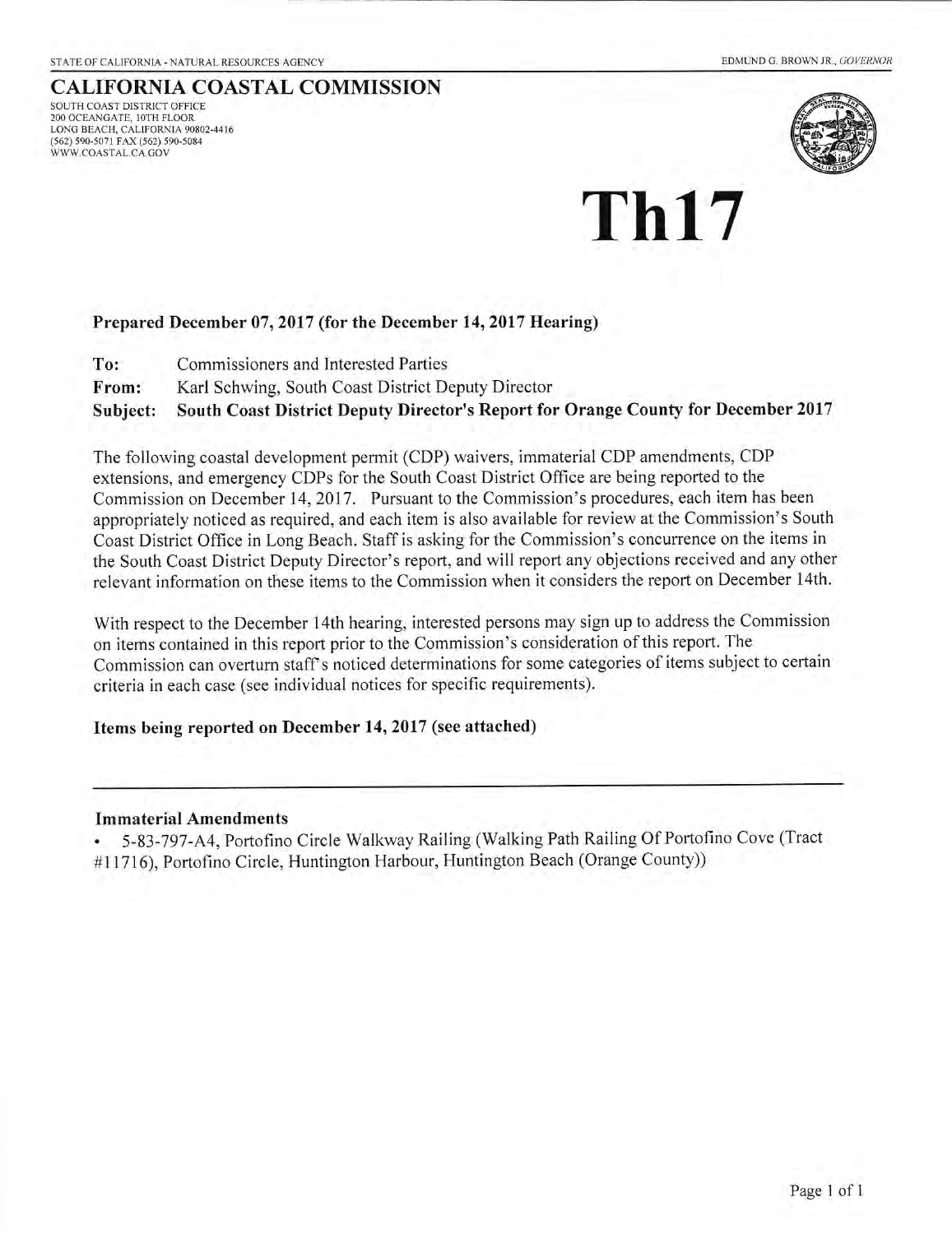## CALIFORNIA COASTAL COMMISSION

SOUTH COAST DISTRICT OFFICE 2OO OCEANGATE, IOTH FLOOR LONG BEACH, CALIFORNIA 90802-4416 PH (562) 59G5O7l FAX (562) t90-5084 !'lltU-CoASI& e4 C,o\l



## NOTICE OF PROPOSED IMMATERIAL PERMIT AMENDMENT

Coastal Development Permit Amendment No. 5-83-797-A{

Date: December 6, 2017

All Interested Parties To:

John Ainsworth, Executive Director From:

Subject: Amendment to previously amended Coastal Development Permit No. 5-83-797, granted on 1/13/1984 to Crocker National Bank & City of Huntington Beach for: Subdivision and construction of a multi-unit residential project with a private marina and a public beach, located at the terminus of Countess Drive bounded by Bolsa Chica Channel to the west, the Main Channel to the Southwest and Trinidad Channel to the east, Huntington Harbour, City of Huntington Beach, Orange County.

The Executive Director of the Califomia Coastal Commission has reviewed a proposed amendment to the above referenced permit, which would result in the following change(s):

Replace deteriorated fence/railing located at the seaward edge of the public walkway located atop the bulkhead along the seaward edge of the southwest and southeast edge of the Portofino Cove residential development. Replacement will use same railing/fence design as the railing/fence to be replaced with the exception of the use of thicker gauge metal to improve strength and longevity (16 gauge rather than 14 gauge). The proposed project will use bolted panel/section approach to allow offsite fabrication and eliminate on-site welding and finish painting. The proposed fence/railing will be 42 inches high with 2 inch by 2 inch posts and rails, with pickets spaced no more than 4 inches apart. The fence/railing will include four new gates replacing existing gates with the same design and location. The current and replacement gates are located at the gangways to the existing boat docks. The new gates will each have new dead bolts and be self-closing. These gates will be parallel to the public walkway in the same alignment as the fence/railing, will not encroach onto the public walkway, and witl not interfere with public use of the public walkway. In addition, existing five foot high fencing will be replaced with the same design in the same location with heavier gauge metal. The five-foot high fencing is located beyond the end of the walkway, in the area between the homes and the harbor at the northeast portion of the property where there is no pubtic walkway. Public access will be maintained for the entire duration of the proposed fence/railing replacement project. The proposed project will incorporate water quality best management practices (BMPs) to protect the adjacent waterways and environment, including off-site fabrication, welding and painting, use of absorbent rolls and tarps to prevent debris from falling into the water, all grinding or drilling will be done with a vacuum present to suck up debris and dust, and long handled nets will be kept on site and used to immediately 'net' any debris that may inadvertently fall into the water, and daily site cleaning.